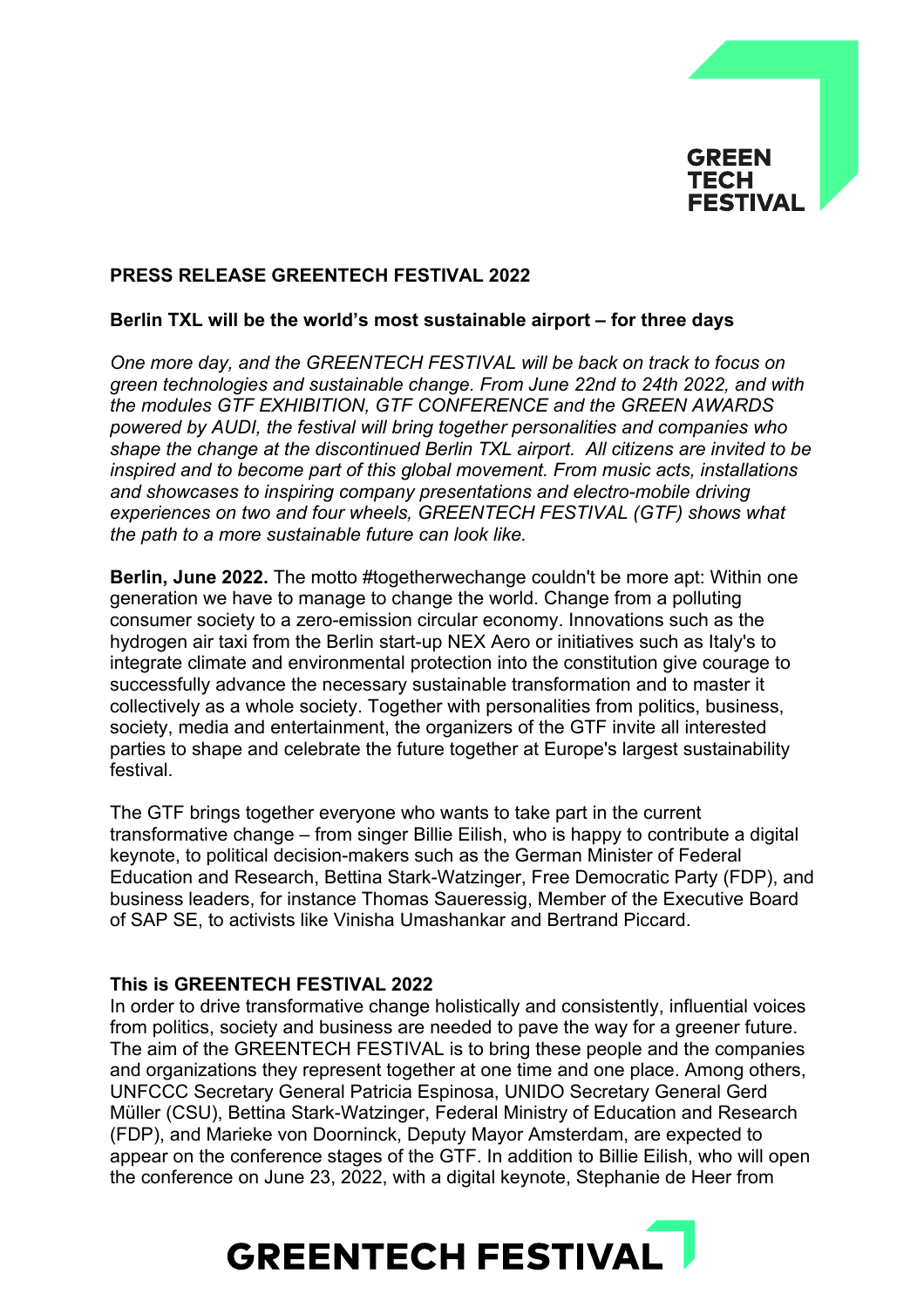

Rainforest Alliance, moderator Nina Eichinger, sustainability investor, Formula 1 world champion and GTF co-founder Nico Rosberg, Marissa Reiserer from Greenpeace, singer Alvaro Soler, the band Milky Chance and activist Vinisha Umashankar provide input, ideas and inspiration for more sustainability.

In addition, corporate leaders and business leaders such as Leonhard Birnbaum, CEO of E.ON, Adam Elman, Head of Sustainability EMEA at Google, inventor Ann Makosinski, adventurer Bertrand Piccard, Thomas Saueressig, member of the Executive Board of SAP SE, Carsten Spohr, Board member of Deutsche Lufthansa and Fabian Ziegler, Managing Director of Shell Germany, share valuable insights with the audience of the GTF CONFERENCE.

This unique concentration of change-makers offers journalists and editors comprehensive research opportunities. Appropriate interview appointments, background talks and original soundtracks as well as a professional working environment are made possible and organized by the GTF with pleasure and as far as possible.

With delegations from Singapore, Israel, France and the USA, the GTF is also positioned internationally beyond the borders of Germany and even Europe. As the official partner country of this year's GREENTECH FESTIVAL, Italy plays a special role: Not least because of a legislative initiative that attracted global attention in spring 2022 and which includes climate and environmental protection in the constitution. At a special presentation in the exhibition and during various panel discussions, Italian politicians and business representatives will discuss the necessary sustainable transformations that are required to successfully carry this important and hopefully benchmark-setting constitutional change into society.

#### **What's more?**

Not only prominent participants from politics, society and business are expected at the GREENTECH FESTIVAL, but also over 10,000 visitors, more than 100 speakers from the GTF CONFERENCE and over 200 exhibitors from the fully booked GTF EXHIBITION – and thus more than twice as many as at the previous events. Startups and exciting pioneers of the sustainability scene will be there, as well as multinational corporations: Deutsche Bahn will show with various projects, initiatives and their "idea train" how they want to achieve their goal of climate neutrality by 2040.

AUDI is presenting itself as a global company and provider of sustainable premium mobility with a focus on electro-mobility, the expansion of the corresponding charging infrastructure and circular economy. With Infrastructure Solutions, E.ON shows new perspectives for the sustainable energy supply of industries and cities. L'ORÉAL is positioning itself as a future-oriented beauty tech company with topics such as

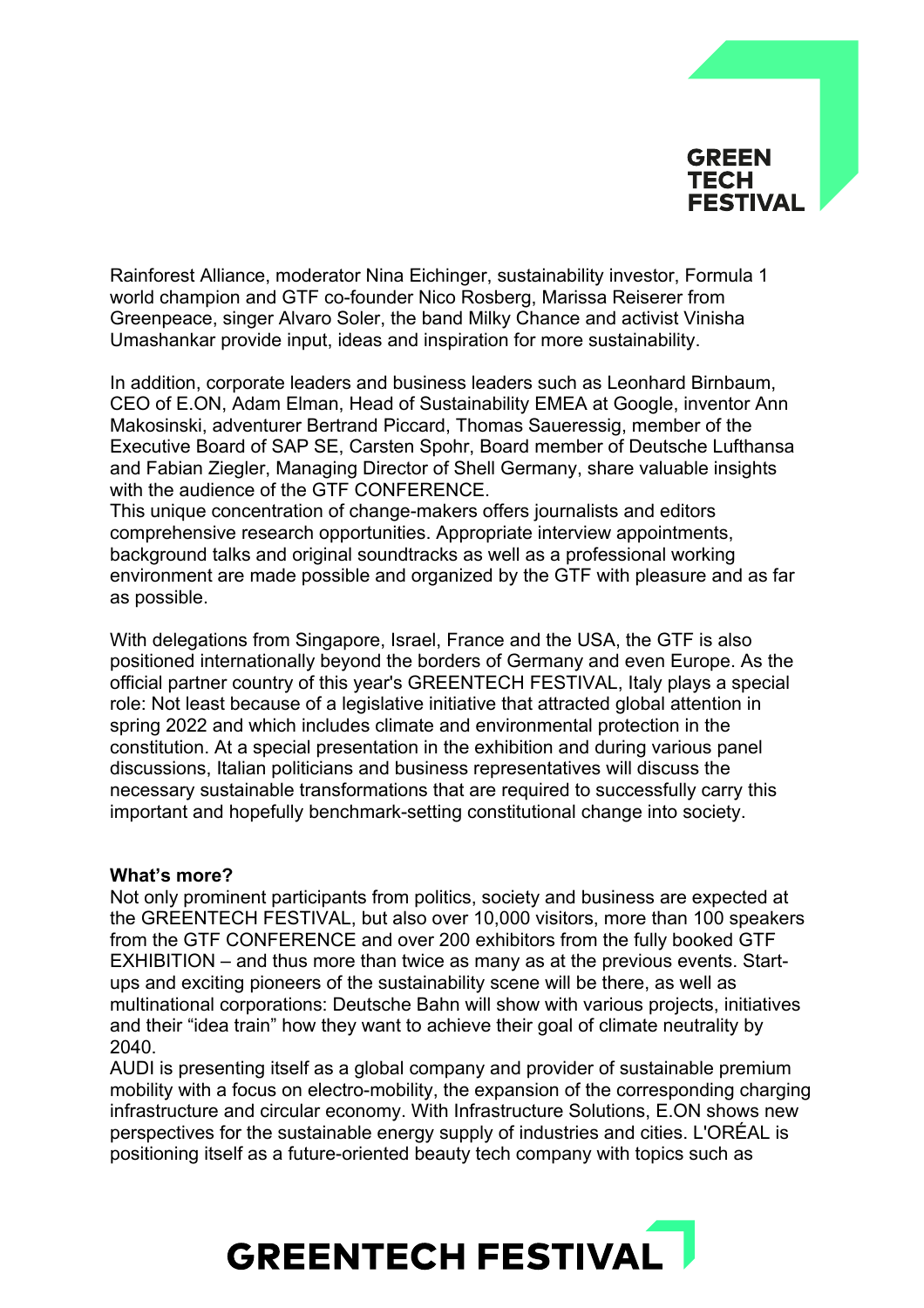

enzymatic recycling for packaging or the new, global Waterloop standard for all factories, which leads to savings of 60 percent of fresh water in production. MINI presents the first all-electric model and, with Driving Experiences, makes it possible to experience up close what more sustainable driving fun feels like. With revolutionary technologies such as the Sharkskin or Sustainable Aviation Fuels, which will be presented at the Lufthansa stand, the net  $CO<sub>2</sub>$  emissions of the largest German aviation group are to be reduced by 50 percent by 2030 compared to 2019 and become net  $CO_2$ -neutral by 2050.

## **Lifestyle, innovation and mobility**

Further highlights: In the Drees & Sommer Sustainability Hub "House of the Future" with Würth, Heidelberg Cement and Holzius, among others, the future of living is demonstrated in a showcase, at the Barbie recycling station Mattel is presenting the recycling cycle of a Barbie for the first time and showing sustainable solutions for the toy industry. In live experiments, representatives of the Technical University Munich clearly show the potential that algae hold for the future – for example with the cultivation of algae for oil production, which can be converted into bio-fuel. In addition, a wind turbine is being built on the former airport site – in doing so, alternative ways of generating energy are within reach. The Telekom Street Gig with Milky Chance at "Kraftwerk Berlin" and the Green Beats Music Acts presented by Mousse T will add music to the event, while the E-Mobility Driving Experience will provide action. In addition, the Veganz cheese alternative – a GREENTECH FESTIVAL Limited Edition – will be offered at the Food Court for the first time.

#### **From Berlin to the whole world**

The event, held from June 22nd to 24th in the Urban Tech Republic at the former Berlin Airport TXL, is the starting signal for a consistent internationalization of the approaches and ideas of the GREENTECH FESTIVAL. The other stops on the GTF World Tour 2022 are New York (September 15 and 16), London (October 13 and 14) and Singapore (November 17 and 18).